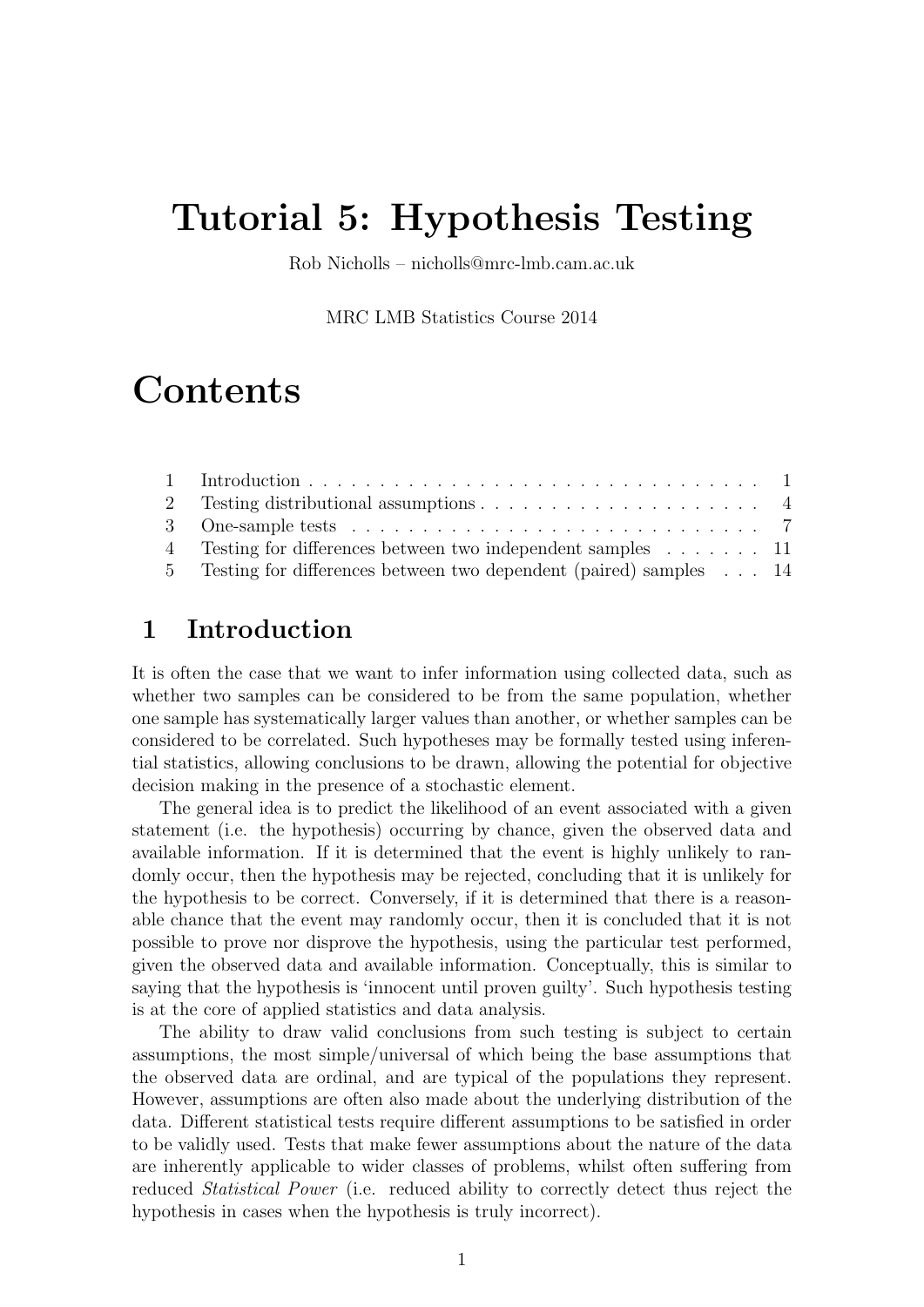Statistical tests may be separated into two classes: parametric tests and nonparametric tests. Parametric tests make assumptions about the data's underlying probability distribution, essentially making assumptions about the parameters that define the distribution (e.g. assuming that the data are Normally distributed). In contrast, non-parametric tests make no assumptions about the specific functional form of the data's distribution. As such, non-parametric tests generally have reduced power but wider applicability in comparison with parametric tests.

In practice, we consider the *Null Hypothesis* – this term is used to refer to any hypothesis that we are interested in disproving (or, more correctly, accumulating evidence for rejection). The converse is referred to as the Alternative Hypothesis. These are written:

> $H_0$ : statement is true  $H_1$ : statement is not true

By convention,  $H_0$  denotes the null hypothesis and  $H_1$  denotes the alternative hypothesis.

For example, if we wanted to test the hypothesis that a coin is a fair (i.e. the coin lands on heads or tails with equal probability) then we could consider:

$$
H_0: p = 0.5
$$
  

$$
H_1: p \neq 0.5
$$

where  $p$  is the probability of the coin landing on heads. This could be tested by repeatedly tossing the coin, recording the number of times that the coin landed on heads, and testing  $H_0$  using the Binomial distribution. This would be a one-sample test.

For comparison, a two-sample test might be used if we wanted to test the hypothesis that a two coins are equally fair/unfair (i.e. both coins land on heads with equal probability), in which case we could consider:

$$
H_0: p_1 = p_2
$$
  

$$
H_1: p_1 \neq p_2
$$

where  $p_1$  and  $p_2$  are the probabilities of coins 1 and 2 landing on heads, respectively. In this case, we could test the null hypothesis by repeatedly tossing both coins, recording the number of times that each coin landed on heads, and obtaining the probability that both values come from Binomial distributions with equal success probability  $p = p_1 = p_2$ , given the numbers of trials  $n_1$  and  $n_2$ , respectively.

Whether or not the null hypothesis is rejected depends on the *statistical significance* of the test, given by  $P(H_0)$ , commonly referred to as a *p-value*. A result is considered *significant* if it has been predicted to be highly unlikely to have occurred randomly by chance, given some threshold level. This threshold, often denoted  $\alpha$ , is called the *significance level*. The significance level is commonly set to  $\alpha = 0.05$ . which represents the threshold at which there is only 5% probability that the null hypothesis is correct. If a  $p$ -value is found to be less than this value, then the result would be considered statistically significant. However, note that different significance levels may be selected depending on the nature of the application (e.g. a lower  $\alpha$ -level may be selected if the incorrect rejection of a hypothesis would lead to human fatalities).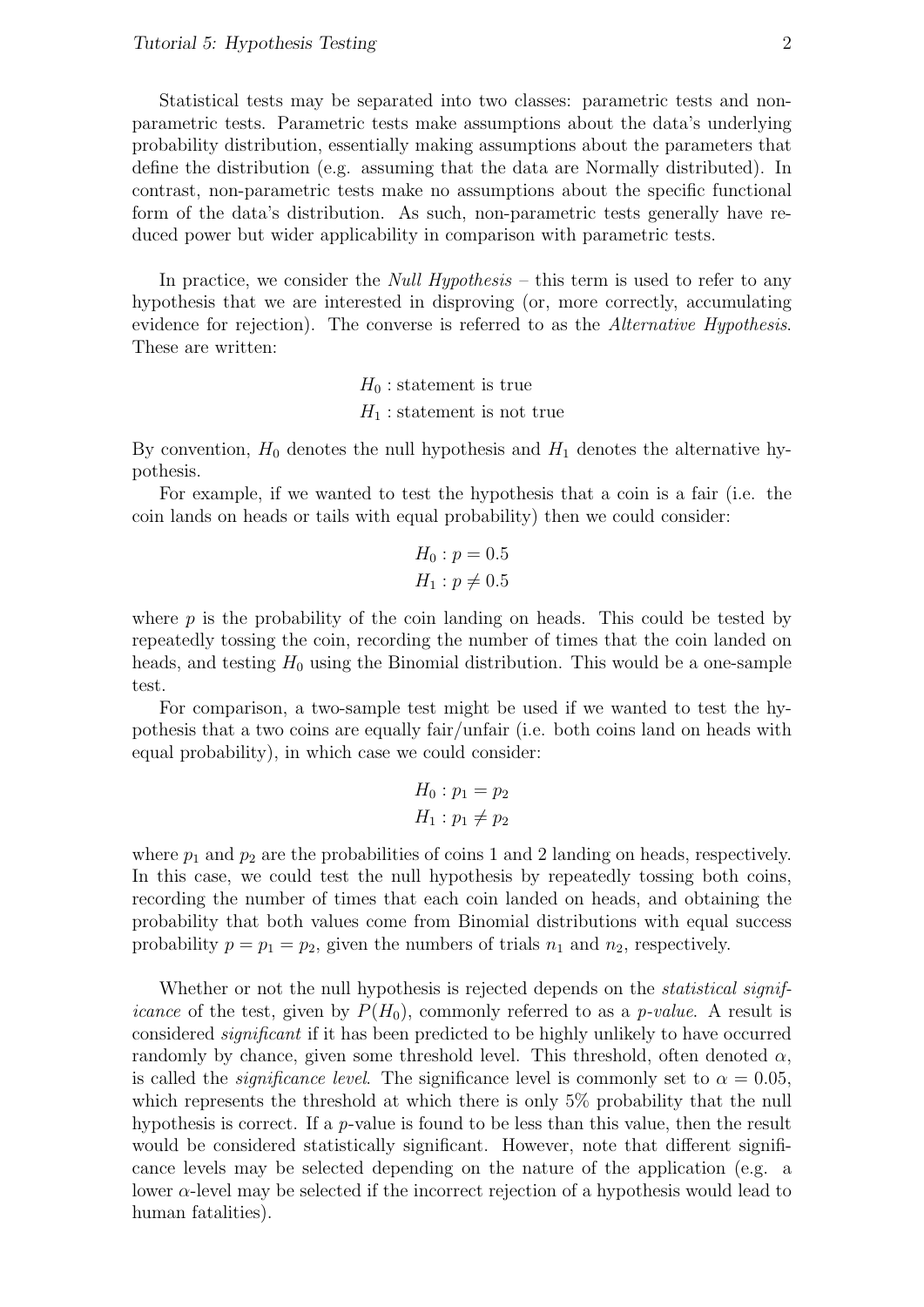The significance level  $\alpha$  is equal to the rate of false positive (type I) errors, called the *size* of the test. The rate of false negative (type II) errors is denoted  $\beta$ .

$$
\alpha = P(\text{reject } H_0 | H_0 \text{ is correct})
$$

$$
\beta = P(\text{do not reject } H_0 | H_0 \text{ is incorrect})
$$

The size of a test  $(\alpha)$  may be controlled by adjusting the significance level. The power of a test is equal to  $1 - \beta$ , and is determined by the nature of the particular statistical test used to test the null hypothesis. Given that non-parametric tests tend to have lower power than parametric tests, non-parametric tests will have a greater tendency to fail to reject the null hypothesis in cases where the null hypothesis is actually incorrect.

|                                | $H_0$ is correct        | $H_0$ is incorrect      |
|--------------------------------|-------------------------|-------------------------|
| Reject null hypothesis         | false positive          | true positive           |
|                                | type I error $(\alpha)$ |                         |
| Fail to reject null hypothesis | true negative           | false negative          |
|                                |                         | type II error $(\beta)$ |

It should be noted that there are two types of tests – one-tailed and two-tailed tests – which correspond to two different ways of computing the significance level  $(p$ value). A two-tailed test considers any values that are extremes of the distribution to be of interest for the purposes of testing the hypothesis, irrespective of whether those values are particularly large or small. In contrast, a one-tailed test is directed, being interested in detecting extreme outliers that are either particularly large or particularly small, but not both.

For example, suppose there are two classes of students that sit a particular exam. A random selection of n students is selected from each of the two classes – these samples are to be used to test hypotheses regarding differences in the performance of each class. A two-tailed test might be used to test the hypothesis that both classes performed equally well in the exam. However, a one-tailed test might be used to test the hypothesis that class 1 performed better than class 2 in the exam.

Acknowledging whether a test is one-tailed or two-tailed is important in determining the probability required to achieve a given level of significance. For example, suppose the outcome of a statistical test is  $P(X \leq x) = 0.04$ . If the hypothesis test is one-sided (i.e. testing whether the random variable X is no greater than  $x$ ) then the  $p$ -value is 0.04, thus the null hypothesis is rejected. However, if the test is two-sided (i.e. testing whether the random variable X is no more extreme than the value x) then the *p*-value is 0.08, thus the null hypothesis is not rejected (assuming  $\alpha = 0.05$ ).

When performing a statistical test, a *confidence interval* is often reported. This is the interval in which a test statistic could potentially lie without resulting in the null hypothesis being rejected, given a particular significance level  $\alpha$ , and is referred to as the  $100 \times (1-\alpha)$ % confidence interval. For example, if  $\alpha = 0.05$ , then the 95% confidence interval would be of interest, which would be the interval with boundaries at the 2.5% and 97.5% levels, for a two-tailed test.

There are many different statistical tests, designed for various purposes. For example, when testing protein expression in different conditions, it may be of interest to test whether one condition results in a systematically greater yield than another. In such circumstances, it may be appropriate to test whether the average value of the underlying distribution corresponding to one particular sample is systematically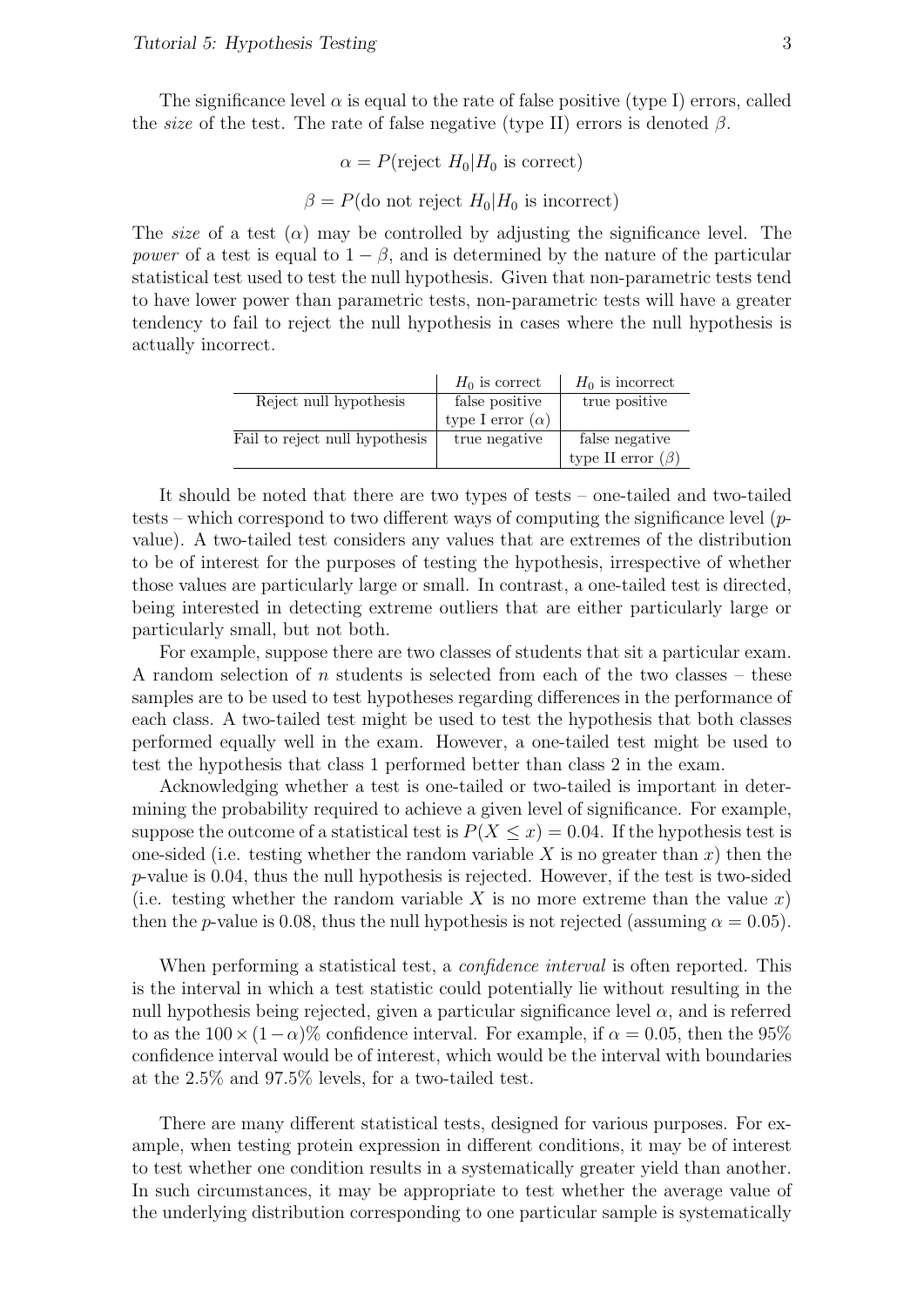larger/smaller than that of another. Such tests, which are designed to compare measures of centrality, are very commonly used. There are various such tests, intended for use with different types of data, e.g. a single data sample, two independent samples, or two dependent samples (paired, with known correspondences), and different tests depending on what assumptions can be made (e.g. ability to reasonably assume Normality). The following table highlights various statistical tests that may be used in various circumstances, assuming that the objective is to test for differences in the average values of distributions:

|                | 1-sample                  | 2-sample independent   | 2-sample dependent (paired) |
|----------------|---------------------------|------------------------|-----------------------------|
| Parametric     | $t$ -test                 | $t$ -test              | paired t-test               |
|                |                           | Welch's $t$ -test      |                             |
| Non-parametric | sign test                 | median test            | sign test                   |
|                | Wilcoxon signed-rank test | Mann-Whitney $U$ -test | Wilcoxon signed-rank test   |

The remainder of this tutorial will provide an introduction to some of the most common statistical tests, which may be used to test various types of hypotheses, with various types of data.

# 2 Testing distributional assumptions

### Testing for Normality

Since some statistical tests require certain assumptions to be satisfied, e.g. the t-test requires the sample to be (approximately) Normally distributed, it is useful to be able to test such distributional assumptions.

The Shapiro-Wilk test tests the null hypothesis that a particular sample can be considered to be Normally distributed, and can be performed in R using the command:

#### shapiro.test(rnorm(10))

Here, we test whether a random sample of 10 variates from the  $\mathcal{N}(0, 1)$  distribution can be considered to be Normally distributed. Since the data were generated from a Normal distribution, the p-value should be large, thus the null hypothesis is not rejected. Now consider performing the test on the squares of standard Normal variates (i.e. the data now follow a  $\chi_1^2$  distribution):

#### shapiro.test(rnorm(10)^2)

In this case, the p-value should be small, thus allowing the null hypothesis to be rejected.

Remember that in Tutorial 2 we considered the use of Q-Q plots to visually explore relationships between distributions. In particular, the qqnorm function was used to compare a sample against the Normal distribution. Such representations provide a visual indication of the nature of the data (i.e. the degree of Normality in this case), allowing insight to be gained, whilst tests such as the Shapiro-Wilk test allow such hypotheses to be tested in a more objective manner, providing quantitative (i.e. test statistic and  $p$ -value) and qualitative (significant / not significant) results. Nevertheless, manual visual exploration of the data is always useful, especially for identifying peculiarities in the dataset that would not be automatically detected during the standard course of statistical hypothesis testing.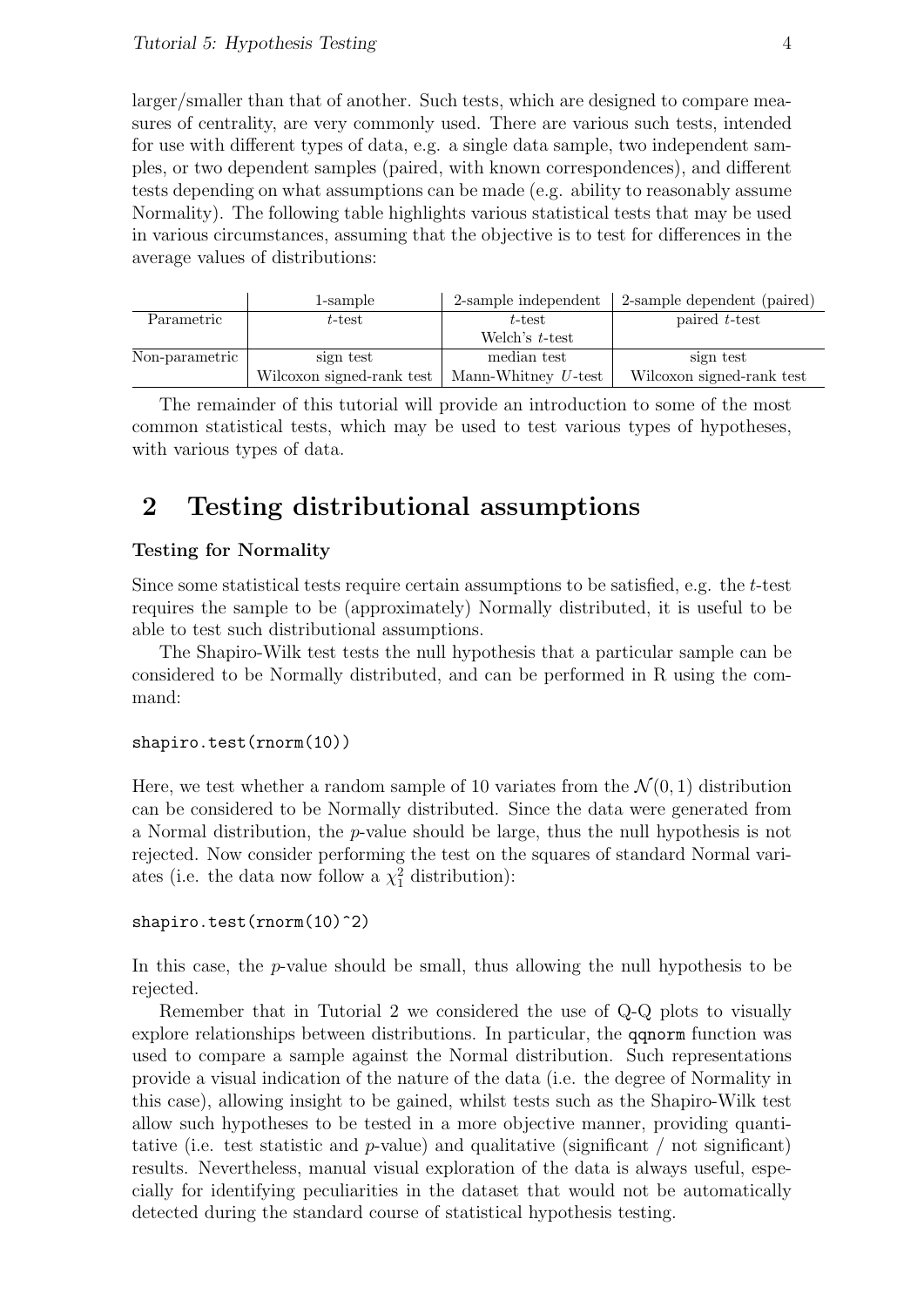#### Testing for equality of distributions

Whilst the Shapiro-Wilk test specifically tests whether a given sample can be considered to be Normally distributed, the Kolmogorov-Smirnov test tests for the equality of two arbitrary distributions (empirical or theoretical). Specifically, it considers the maximum difference between corresponding values of the cumulative distribution functions of the compared distributions, and tests whether such a difference could have arisen by chance.

The Kolmogorov-Smirnov test can be performed in R using the command:

```
ks.test(rnorm(10),rnorm(10))
```
which tests whether two samples of 10 random variates from the  $\mathcal{N}(0, 1)$  distribution could be from the same distribution. Since the data were both generated from the same distribution, the  $p$ -value should be large, thus the null hypothesis is not rejected. Comparing two distributions that are truly different should result in the null hypothesis being rejected, e.g.:

```
ks.test(rnorm(10),rnorm(10,2))
```
Note that the test statistic, the Kolmogorov-Smirnov distance, can be used to quantity the distance between distributions.

#### Testing for outliers

Grubb's test for outliers tests the null hypothesis that there are no outliers in a given sample, making the assumption:

• The data can reasonably be considered to follow a Normal distribution.

The test considers the maximum absolute difference between observations and the mean, normalised with respect to the sample standard deviation:

$$
G = \max_{i} \left| \frac{x_i - \bar{x}}{s} \right|
$$

and considers the chance of such an extreme value occurring given the number of observations, given that the data are Normally distributed.

Grubb's test is available for R in the package *outliers*. To install and load this package, type:

install.packages("outliers") library(outliers)

Grubb's test can now be executed using the command:

```
grubbs.test(rnorm(10))
```
In this case, since the data are generated from a standard Normal distribution, the null hypothesis that there are no outliers will not be rejected. However, if we manually insert a value that should be considered an outlier: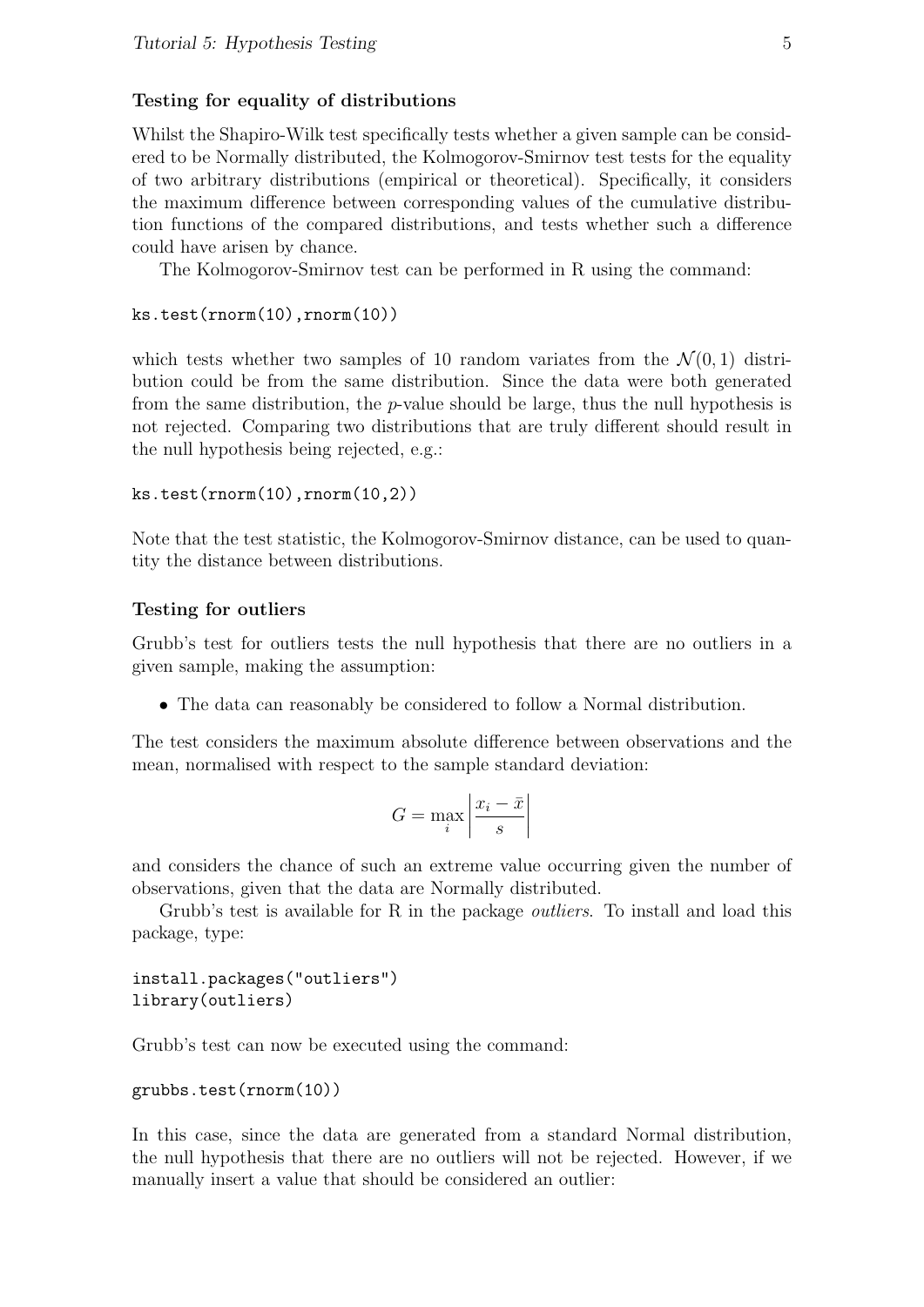#### grubbs.test(c(rnorm(10),5))

then Grubb's test will detect the outlier, and the null hypothesis will be rejected.

Note that Dixon's Q-test is a non-parametric outlier detection test also available in the *outliers* R package (function: dixon.test), which may be used if the data are not Normal.

#### Testing for equality of variances between two independent samples

The F-test is the most common test used to test for equality of variance between two independent samples. The  $F$ -test tests the null hypothesis that the variances of two samples are equal using the test statistic:

$$
F = \frac{s_1^2}{s_2^2} \qquad F \sim \mathcal{F}_{n_1 - 1, n_2 - 1}
$$

where  $s_1$  and  $s_2$  are the sample standard deviations, and  $n_1$  and  $n_2$  the number of observations in the two samples, respectively. Consequently, this test is also referred to as the variance ratio test.

The F-test for equality of variances makes the following assumptions:

- Within each sample, the observations are independent and identically distributed (i.i.d.);
- Both data samples are Normally distributed.

Since the  $F$ -test is sensitive to the assumption of Normality, it is important for this assumption to be tested prior to application.

An  $F$ -test can be performed in R using the var.test function. For example, typing:

#### var.test(rnorm(10),rnorm(10))

will perform an F-test on two independent samples of 10 random numbers taken from  $\mathcal{N}(0, 1)$  – the standard Normal distribution – testing the null hypothesis that the variances of the two samples are equal. In fact, it actually tests the hypothesis that the ratio of the two variances is equal to one. Consequently, since the null hypothesis is not rejected, the value '1' is contained within the reported 95% confidence interval.

Note that the  $F$ -test is independent of the location of the distributions – it does not test equality of means. Note that changing the mean value of the distribution does not affect the F-test:

#### var.test(rnorm(10),rnorm(10,5))

However, altering the variance of one of the compared samples has a dramatic affect on the result of the F-test:

```
var.test(rnorm(10),rnorm(10,0,3))
```
The F-test is useful for assessing equality of variances, assuming Normality has already been ascertained. Determining equality of variances is useful when attempting to perform other tests that assume equal variances, such as the two-sample t-test.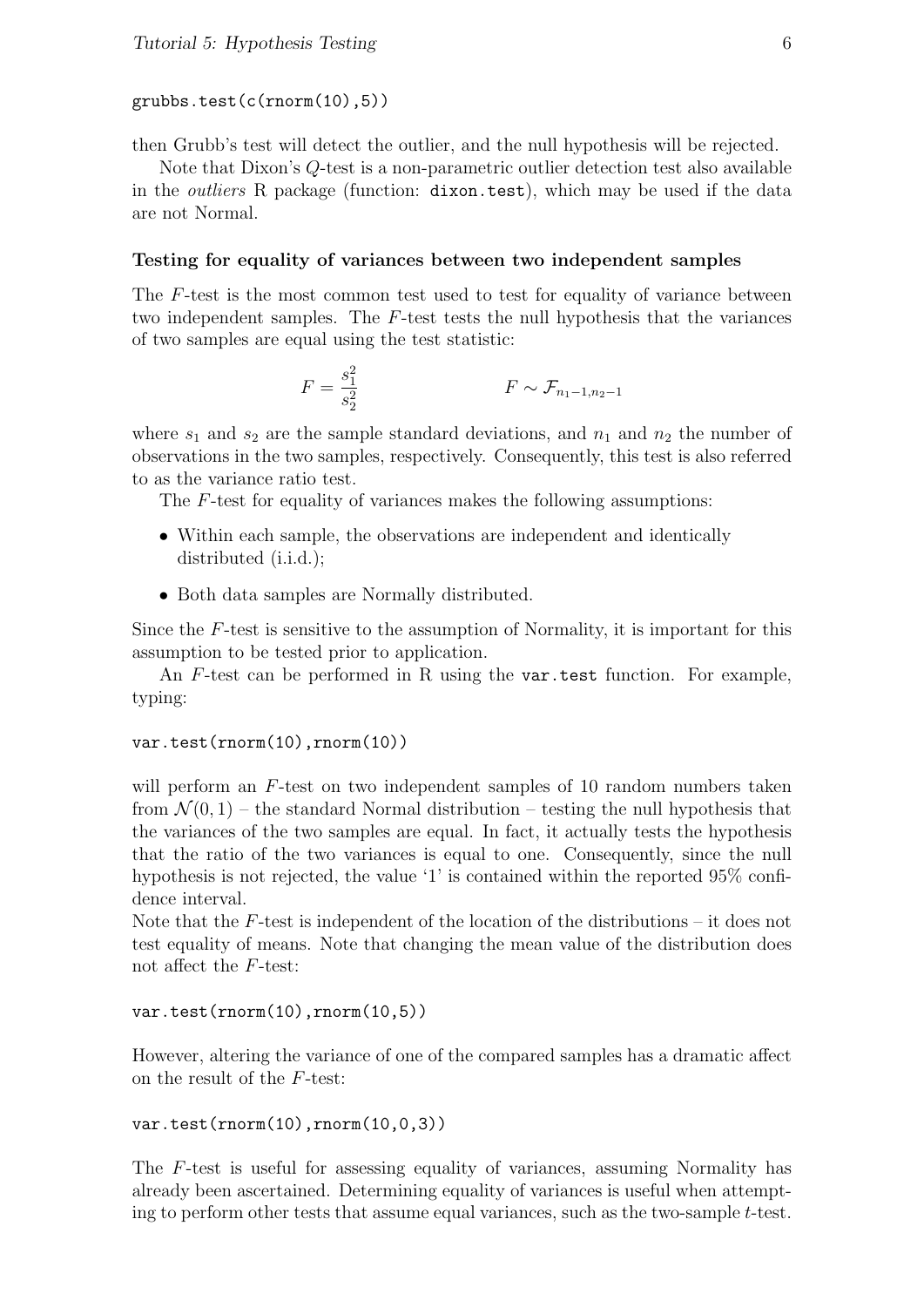In cases where the testing for equality of variances is required, but data cannot be considered to be Normal, other tests less sensitive to the assumption of Normality could be considered (e.g. Levene's test, Bartlett's test, or the Brown-Forsythe test).

#### Task 1:

In R, the inbuilt dataset 'CO2' contains data from an experiment on the cold tolerance of the grass species Echinochloa crus-galli. The dataset records the carbon dioxide uptake rates (response), ambient carbon dioxide concentration (independent variable), and three factors (Plant, Type and Treatment).

- 1. Consider the three Plants that are both Chilled and from Mississippi these are labelled 'Mc1', 'Mc2' and 'Mc3'. Extract the data corresponding to these Plants, and, separately for each of the three plants, perform statistical tests to test whether they can be considered to be Normally distributed.
- 2. For each of the three plants, perform statistical tests to detect any outliers, ensuring that assumptions are satisfied for any statistical tests performed. Which of the plants have corresponding distributions that exhibit at least one outlier?

Caution – in this task we have simultaneously performed multiple hypothesis tests. This is dangerous, as it increases the chances of randomly observing a significant result (i.e. type I error). For example, suppose that 20 hypothesis tests are performed, then clearly it is quite possible that at least one of the tests is significant at the 95% level, purely by chance. In order to account for this effect, we would usually use the *Bonferroni correction*, which essentially involves using a higher  $\alpha$ -level (significance threshold) in order to account for the fact that we are performing multiple hypothesis tests. Specifically,  $\alpha$  is divided by the number of tests being performed. For instance, in the above example three tests are simultaneously performed. Consequently, the significance level  $\alpha$  would be reduced from 0.05 to 0.0167.

# 3 One-sample tests

#### One-sample t-test

The one-sample t-test tests the null hypothesis that the population mean is equal to some value  $\mu_0$ .

The test statistic is:

$$
t = \frac{\bar{x} - \mu_0}{s / \sqrt{n}} \qquad \qquad t \sim \mathcal{T}_{n-1}
$$

where  $\bar{x}$  is the sample mean, s is the sample standard deviation, and n is the number of observations.

Note the similarity between the formula for the test statistic and that of a  $z$ score – in computing the  $t$ -test statistic the data are normalised with respect to the hypothesised mean (not the sample mean!) and the sample variance. Note also that, according to the Central Limit Theorem, if  $\mu_0$  is the true population mean then the distribution of the test statistic converges to the standard Normal distribution as  $n \to \infty$ .

The one-sample *t*-test essentially makes the assumptions: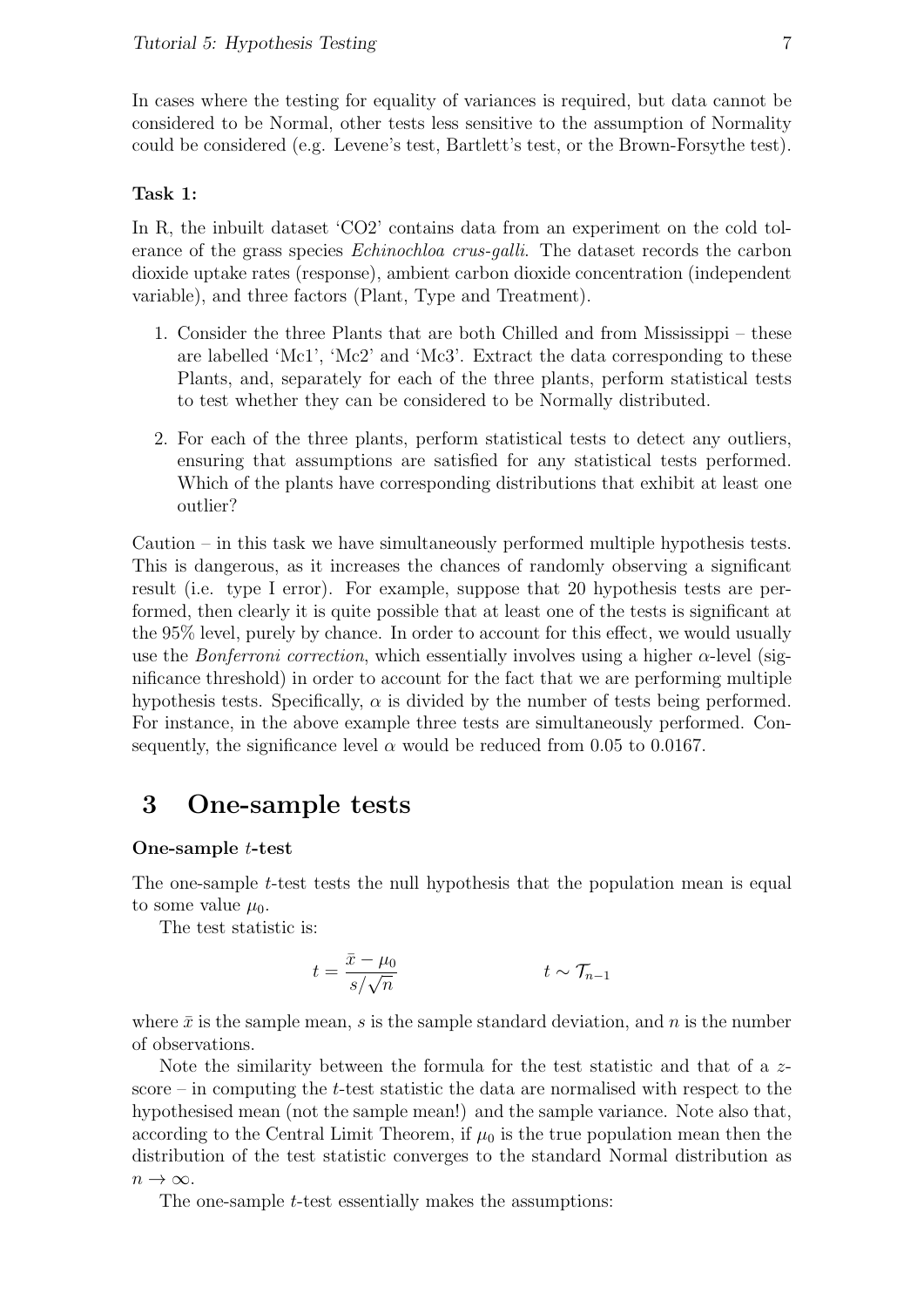- The observations  $x_1, \ldots, x_n$  are independent and identically distributed (i.i.d.);
- The data are approximately Normally distributed (or large sample).

The latter condition is flexible to some degree; t-tests can be used on non-Normal data providing the data are not too non-Normal, e.g. the distribution is unimodal and symmetric. For non-Normal data, the reliability of the test increases as the number of observations increases (which causes the sample mean to become more Normal). However, if the data are non-Normal then a non-parameteric test may be preferred.

A t-test can be performed in R using the t.test function. For example, typing:

#### t.test(rnorm(10))

will perform a one-sample  $t$ -test on a sample of 10 random numbers taken from  $\mathcal{N}(0,1)$  – the standard Normal distribution – testing the null hypothesis that the mean of the sample is equal to zero. Of course, in this case we know that the 'true' mean is zero, as the sample has been taken from the standard Normal distribution. Consequently, we would expect a  $p$ -value greater than 0.05, indicating no evidence with which to reject the null hypothesis. Further to providing a  $t$ -test statistic and associated p-value, note that the R output from the  $t$ .test function call also includes the 95% confidence interval, and the sample mean. Note that the 'true' mean (0) is indeed contained within the 95% confidence interval.

For comparison, now consider a t-test performed on a sample of 10 random numbers taken from  $\mathcal{N}(1,1)$ , again testing the hypothesis that the population mean is zero, which can be performed using the command:

#### t.test(rnorm(10,1))

This time, the mean should not be equal to 0, given that we have artificially generated numbers from a distribution whose mean is 1. Indeed, inspecting the output of the command should indicate that the null hypothesis is rejected, with a  $p$ -value less than the  $\alpha = 0.05$  threshold, noting that the value '0' is outside the confidence interval. Note also that increasing the mean of the sample higher than 1 would result in smaller  $p$ -values (i.e. higher significance levels), and also that inflating the variance higher than 1 would result in larger  $p$ -values (due to the increased uncertainty).

#### One-sample sign test

An alternative to the one-sample t-test is the one-sample sign test, which is a simple non-parametric test that makes very few assumptions about the nature of the data, namely:

• The observations  $x_1, \ldots, x_n$  are independent and identically distributed (i.i.d.).

Whilst the t-test allows the testing of a hypothesis regarding the value of the mean, the sign test tests a hypothesis regarding the value of the median (a more robust statistic).

The sign test counts the number of observations greater than the hypothesised median  $m_0$ , and calculates the probability that this value would result from a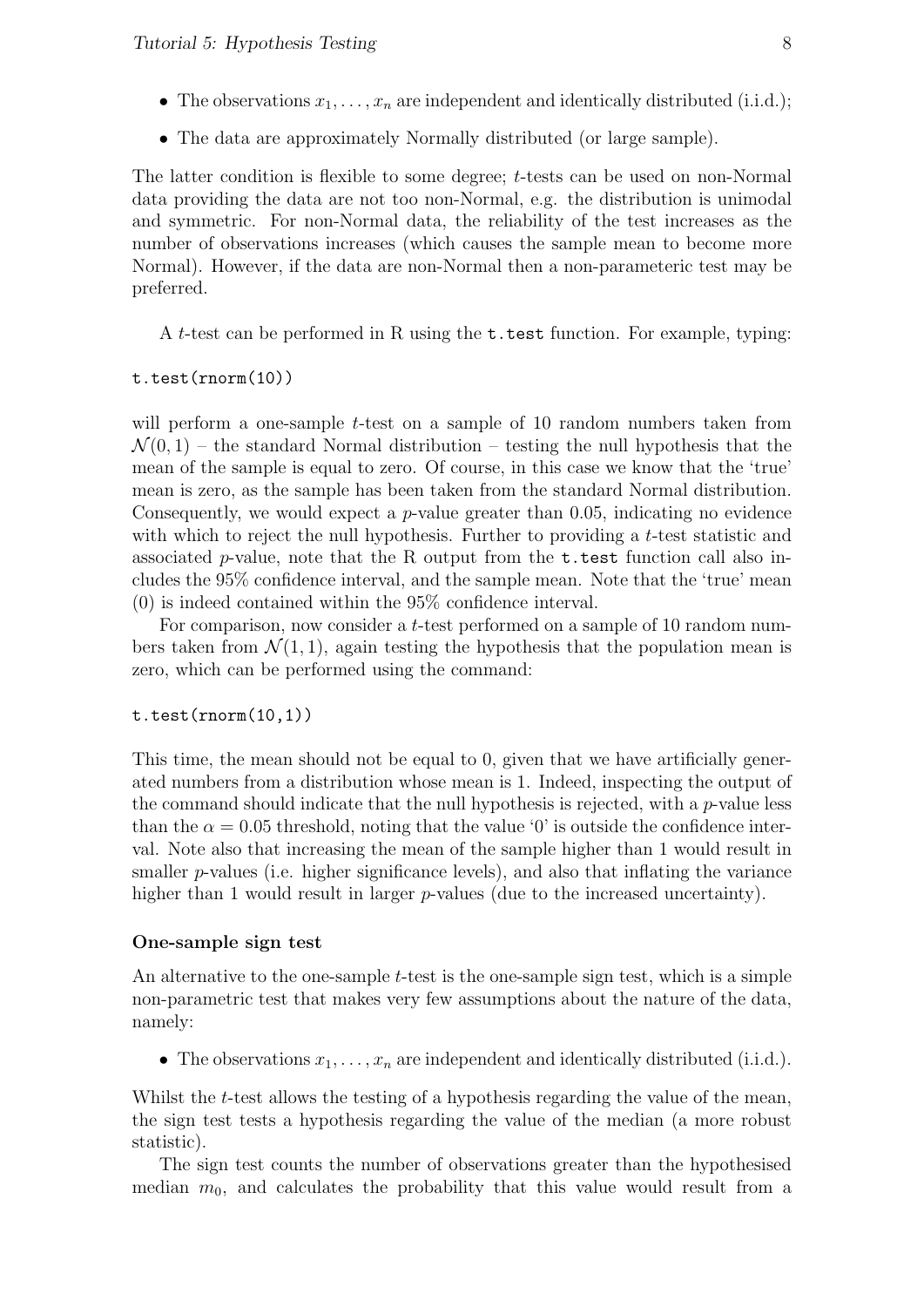$\text{Bin}(n, 0.5)$  distribution, where n is the number of observations not equal to  $m_0$ . As such, the one-sample sign test is also referred to as the Binomial test.

For example, suppose we want to use the sign test to test the null hypothesis that the median of a random sample of 10 variates from the  $\mathcal{N}(0, 1)$  distribution is equal to zero. This can be done in R using the commands:

```
x=rrnorm(10)binom.test(sum(x>0), length(x))
```
Here, we use the binom.test function to test whether the median of x could be equal to 0. As expected, the test should result in the null hypothesis not being rejected, with a p-value much larger than the 0.05 threshold.

Repeating the test, this time testing whether the median could be equal to 1, will most often result in a significant result:

 $x=rrnorm(10)$ binom.test(sum(x>1),length(x))

However, if more than one out of the ten standard Normal variates randomly have a value greater than 1 then the null hypothesis will not be rejected (indicating a type II error) due to the low power of the test.

#### One-sample Wilcoxon signed-rank test

Another non-parametric alternative to the one-sample t-test is the one-sample Wilcoxon signed-rank test, which makes more assumptions regarding the nature of the data than the sign test, thus has increased power. Specifically:

- The observations  $x_1, \ldots, x_n$  are independent and identically distributed (i.i.d.);
- The distribution of the data is symmetric.

The one-sample Wilcoxon signed-rank test ranks the observations according to their absolute differences from the hypothesised median  $|x_i-m_0|$ , and uses the sums of the ranks corresponding to the positive and negative differences as test statistics.

The one-sample Wilcoxon signed-rank test may be performed in R using the command:

#### wilcox.test(rnorm(10))

which again tests the null hypothesis that the median of a random sample of 10 variates from the  $\mathcal{N}(0, 1)$  distribution is equal to zero. The null hypothesis should not be rejected in the majority of cases.

Now perform a one-sample Wilcoxon signed-rank test on a sample of 10 random numbers taken from the  $\mathcal{N}(1,1)$  distribution, again testing the hypothesis that the population mean is zero:

```
wilcox.test(rnorm(10,1))
```
This should result in a significant result, thus rejecting the null hypothesis, in the majority of cases.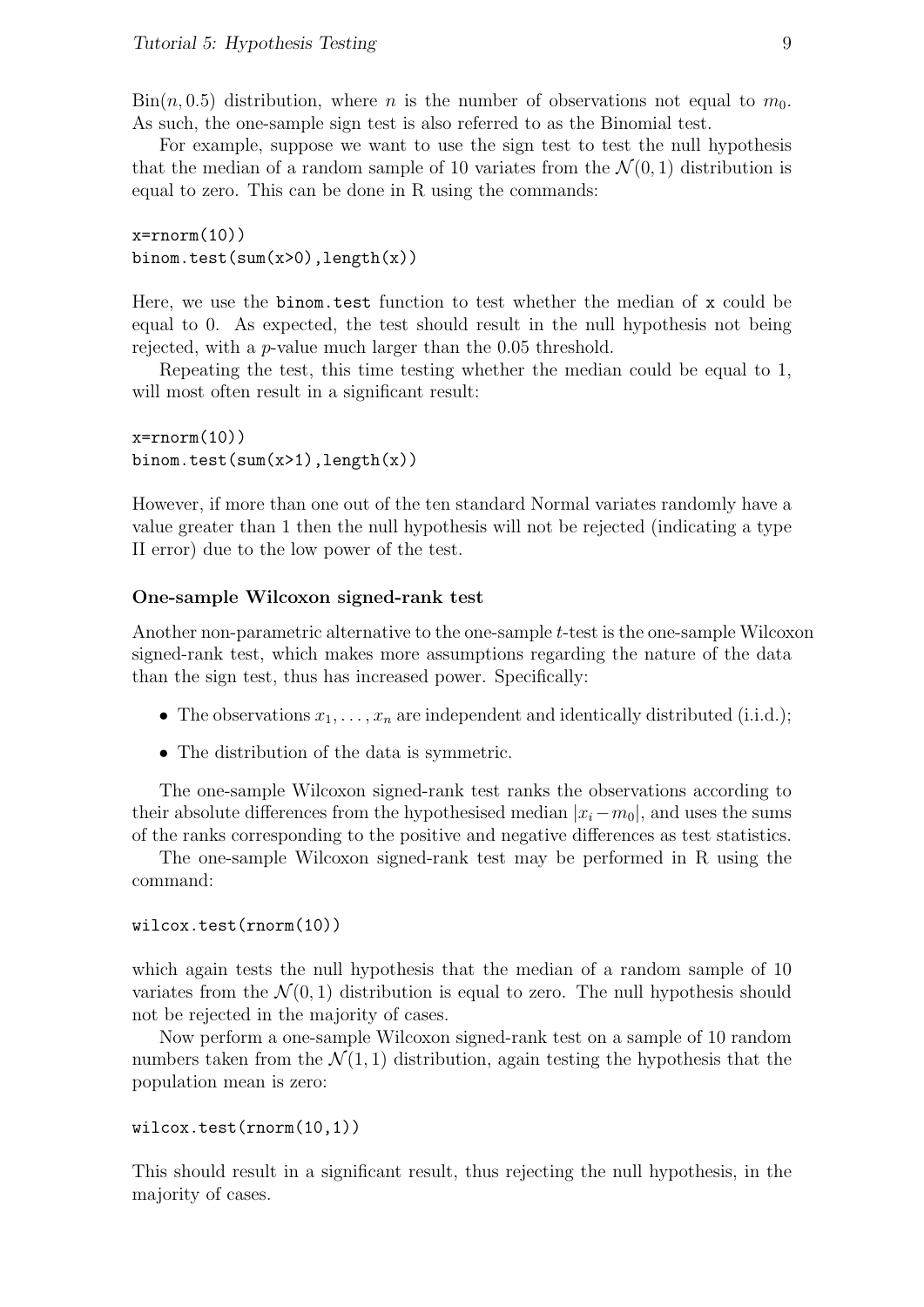#### Task 2:

In R, the inbuilt dataset 'LakeHuron' contains data corresponding to annual measurements of the level of Lake Huron (in feet).

- 1. Visually inspect the data by creating a histogram and Normal Q-Q plot, in order to gain insight regarding the nature of the data.
- 2. Test whether the data can be considered to be Normally distributed.
- 3. Use an appropriate statistical test to test the null hypothesis:

$$
H_0: \mu = 578
$$

where  $\mu$  is the population mean corresponding to the data. Can this hypothesis be rejected?

- 4. According to the test used in the previous step, what is the 95% confidence interval corresponding to estimated distribution of  $\mu$ ?
- 5. List all integer values that could reasonably be equal to  $\mu$ , according to your results from the previous steps.

#### Task 3:

In R, the inbuilt dataset 'Nile' contains data corresponding to annual flow of the river Nile at Ashwan.

- 1. Visually inspect the data by creating a histogram and Normal Q-Q plot, in order to gain insight regarding the nature of the data.
- 2. Test whether the data can be considered to be Normally distributed.
- 3. Use an appropriate statistical tests to test the null hypotheses:

$$
H_0: \mu = 850
$$

and

$$
H_0: \mu=950
$$

where  $\mu$  is the population mean corresponding to the data. Can these hypotheses be rejected?

4. Use (1) the one-sample t-test, and (2) the one-sample Wilcoxon signed-rank test, to test the hypothesis:

$$
H_0: \mu = 880
$$

where  $\mu$  is the population mean corresponding to the data. Is this hypothesis rejected by none, one, or both of the tests?

5. Which of the two tests would you use to test the hypothesis considered in the previous step? Discuss the pros and cons associated with using each test to draw conclusions in this particular case.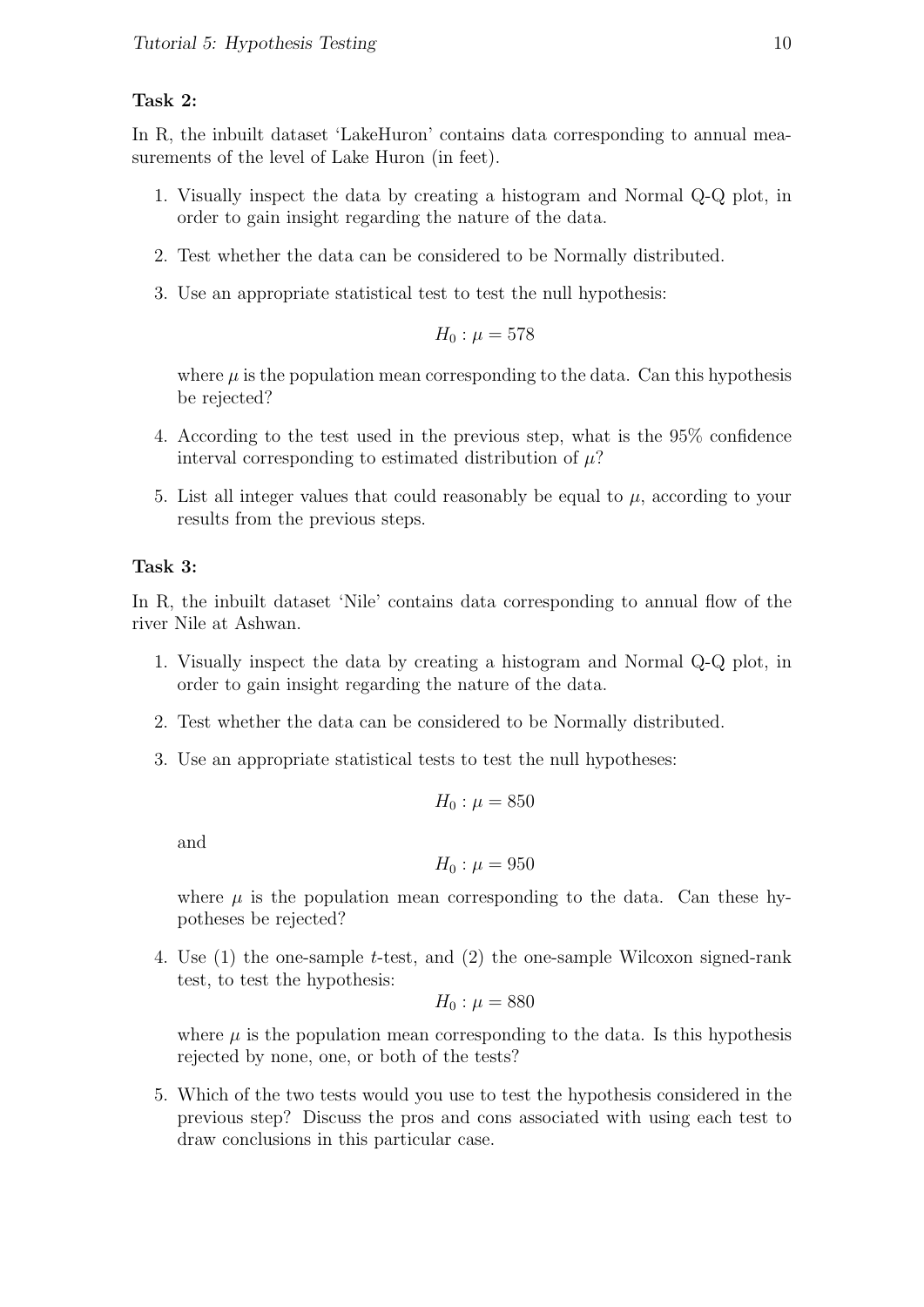# 4 Testing for differences between two independent samples

#### Independent two-sample t-test

The two-sample version of the t-test, designed for use with two independent samples, tests the null hypothesis that the population means of the two groups are equal.

The test statistic is:

$$
t = \frac{\bar{x}_1 - \bar{x}_2}{s_{12}\sqrt{n_1^{-1} + n_2^{-1}}} \qquad \qquad t \sim \mathcal{T}_{n_1 + n_2 - 2}
$$

where  $\bar{x}_1$  and  $\bar{x}_2$  are the means of the two samples,  $s_{12}$  is an estimator of the common standard deviation of the two samples, and  $n_1$  and  $n_2$  are the numbers of observations in the two samples, respectively.

The independent two-sample t-test essentially makes the assumptions:

- Within each sample, the observations are independent and identically distributed (i.i.d.);
- Both data samples are approximately Normally distributed;
- The data samples have the same variance.

Consequently, further to requiring Normality, the independent two-sample t-test also requires that the compared samples can be considered to have the same variance. This assumption can be tested, e.g. using an F-test.

Indeed, it is always important to (1) test for Normality, and (2) test for equal variances, before performing a two-sample  $t$ -test. If assumptions are violated, then other statistical tests should be used to test the hypothesis. For example, if the Normality assumption is violated then a non-parametric test could be used, and if the equal variance assumption is violated then Welch's t-test (see below) could be used instead of the standard variant.

A t-test can be performed in R using the t.test function. For example, typing:

t.test(rnorm(10),rnorm(10),var.equal=TRUE)

will perform a two-sample *t*-test on two independent samples of 10 random numbers taken from  $\mathcal{N}(0,1)$  – the standard Normal distribution – testing the null hypothesis that the means of the two samples are equal (the fact that the means happen to be zero in this case is irrelevant). The var.equal=TRUE argument specifies to assume that the variances of the compared sample can be considered to be equal.

Since the data are generated from the same distribution, the t-test should not reject the null hypothesis that the means are equal (i.e. the p-value should be greater than 0.05). Note that the reported 95% confidence interval corresponds to the difference between means, in contrast with the one-sample t-test.

Note that this is the same function as used for a one-sample  $t$ -test – the  $t$  test function is context-dependent, performing a one-sample t-test if one vector (data sample) is provided, and performing a two-sample t-test if two vectors are provided as input arguments.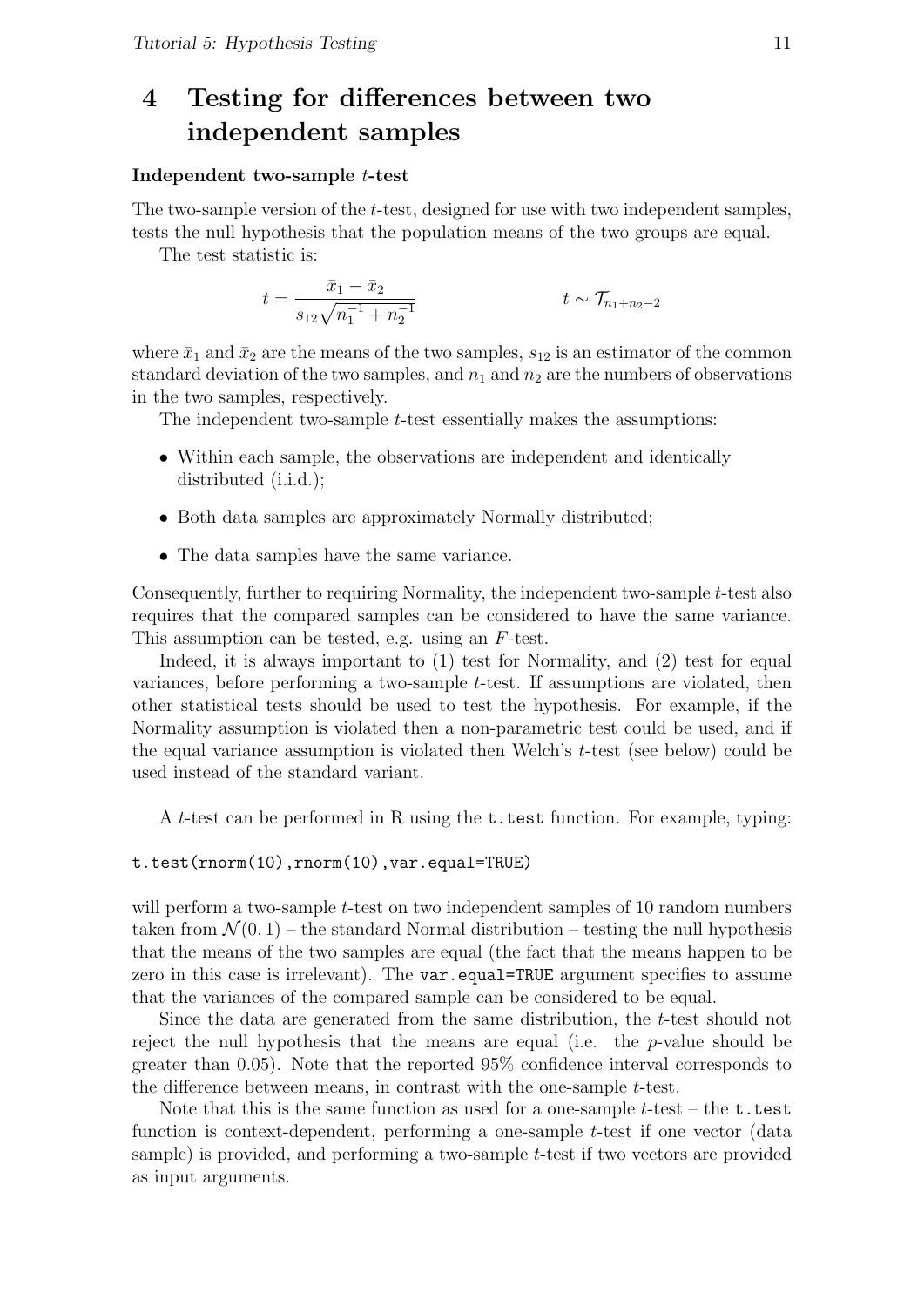For comparison, now consider a t-test performed on two samples of 10 random numbers taken from  $\mathcal{N}(0,1)$  and  $\mathcal{N}(1,1)$ , respectively. The hypothesis that the population means are equal can be tested using the command:

```
t.test(rnorm(10),rnorm(10,1),var.equal=TRUE)
```
This time, the means should not be equal, given that we have artificially generated numbers from distributions with different means. Indeed, inspecting the output of the command should generally indicate that the null hypothesis is rejected, with a p-value less than the  $\alpha = 0.05$  threshold, noting that the value '0' is outside the confidence interval (i.e. the difference between the population means is unlikely to be equal to zero).

### Welch's t-test

Welch's  $t$ -test is a generalisation of the independent two-sample  $t$ -test that doesn't assume that the variances of the two data samples are equal. Consequently, the test statistic is:

$$
t = \frac{\bar{x}_1 - \bar{x}_2}{\sqrt{\frac{s_1^2}{n_1} + \frac{s_2^2}{n_2}}}
$$

where  $\bar{x}_1$  and  $\bar{x}_2$  are the means,  $s_1$  and  $s_2$  the standard deviations, and  $n_1$  and  $n_2$ the numbers of observations in the two samples, respectively.

Welch's two-sample  $t$ -test makes the assumptions:

- Within each sample, the observations are independent and identically distributed (i.i.d.);
- Both data samples are approximately Normally distributed.

This version of the *t*-test can be performed in R by omitting the 'var.equal=TRUE' argument, e.g.:

#### t.test(rnorm(10),rnorm(10))

Relative to the independent two-sample *t*-test, relaxation of the equal variance criterion in Welch's t-test results in reduced power, but wider applicability.

#### Mann-Whitney U-test

Similar to how the Wilcoxon signed-rank test is a non-parametric analogue of the one-sample t-test, the Mann-Whitney U-test test is a non-parametric analogue of the independent two-sample t-test that tests whether the medians of the compared samples can be considered to be equal.

The test makes the assumptions:

- Within each sample, the observations are independent and identically distributed (i.i.d.);
- The distributions of both data samples are symmetric.

The Mann-Whitney U-test, which is also referred to as the two-sample Wilcoxon signed-rank test, may be performed in R using the command: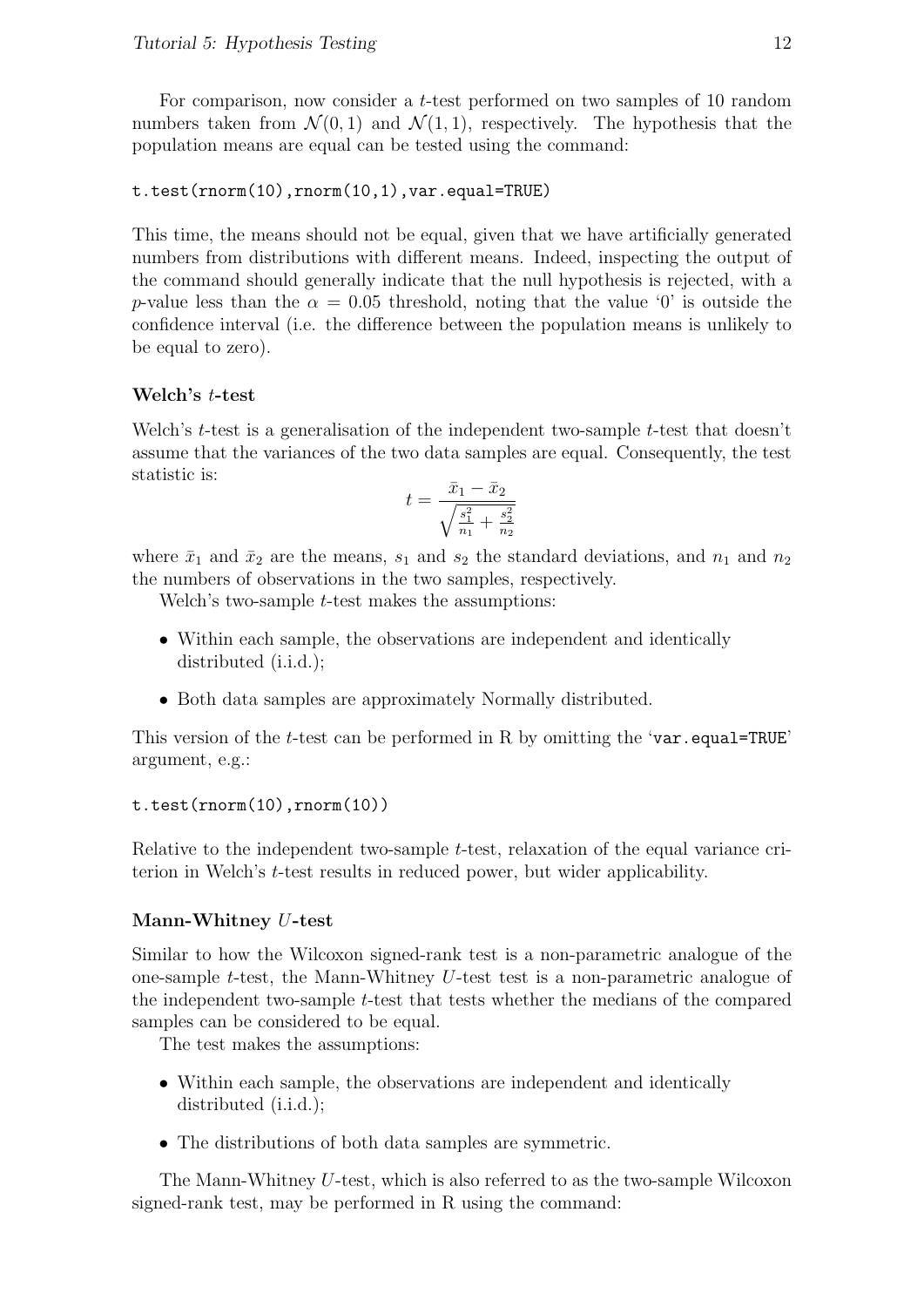### wilcox.test(rnorm(10),rnorm(10))

which tests the null hypothesis that the median of two random samples of 10 variates from the  $\mathcal{N}(0,1)$  distribution are equal. In this case, since the data are generated from identical distributions, the null hypothesis should not be rejected.

# Task 4:

Recall R's inbuilt dataset 'CO2', which contains data from an experiment on the cold tolerance of the grass species *Echinochloa crus-galli*. The dataset records the carbon dioxide uptake rates (response), ambient carbon dioxide concentration (independent variable), and three factors (Plant, Type and Treatment).

- 1. Visually inspect the CO2 uptake data (i.e. the CO2\$uptake vector) by creating a histogram and Normal Q-Q plot, in order to gain insight regarding the nature of the data.
- 2. Test whether CO2 uptake can be considered to be Normally distributed.
- 3. Now consider the data corresponding only to concentrations (conc) less than 300 mL/L.
	- (a) Create side-by-side box plots of the CO2 uptake corresponding to the two levels of Treatment (i.e. 'chilled' and 'nonchilled'), for observations for which concentration is less than 300 mL/L.
	- (b) Can the two samples corresponding to 'chilled' and 'nonchilled' plants (i.e. the two sets of data displayed as box plots in the previous step) be considered to be Normally distributed?
	- (c) Can the variances of these two samples be considered to be equal?
	- (d) Perform an appropriate test to determine whether the average CO2 uptake for nonchilled plants is significantly greater than for chilled plants, for concentrations less than 300mL/L.
- 4. Now consider the data corresponding only to concentrations greater than 300  $mL/L$ .
	- (a) Create side-by-side box plots of the CO2 uptake corresponding to the two levels of Treatment (i.e. 'chilled' and 'nonchilled'), for observations for which concentration is greater than 300 mL/L.
	- (b) Test whether these two samples corresponding to 'chilled' and 'nonchilled' plants can be considered to be Normally distributed.
	- (c) Perform an appropriate test to determine whether the average CO2 uptake for nonchilled plants is significantly greater than for chilled plants, for concentrations greater than 300mL/L.
- 5. Now consider the data corresponding only to concentrations greater than 400  $mL/L$ .
	- (a) Create side-by-side box plots of the CO2 uptake corresponding to the two levels of Type (i.e. 'Quebec' and 'Mississippi'), for observations for which concentration is greater than 400 mL/L.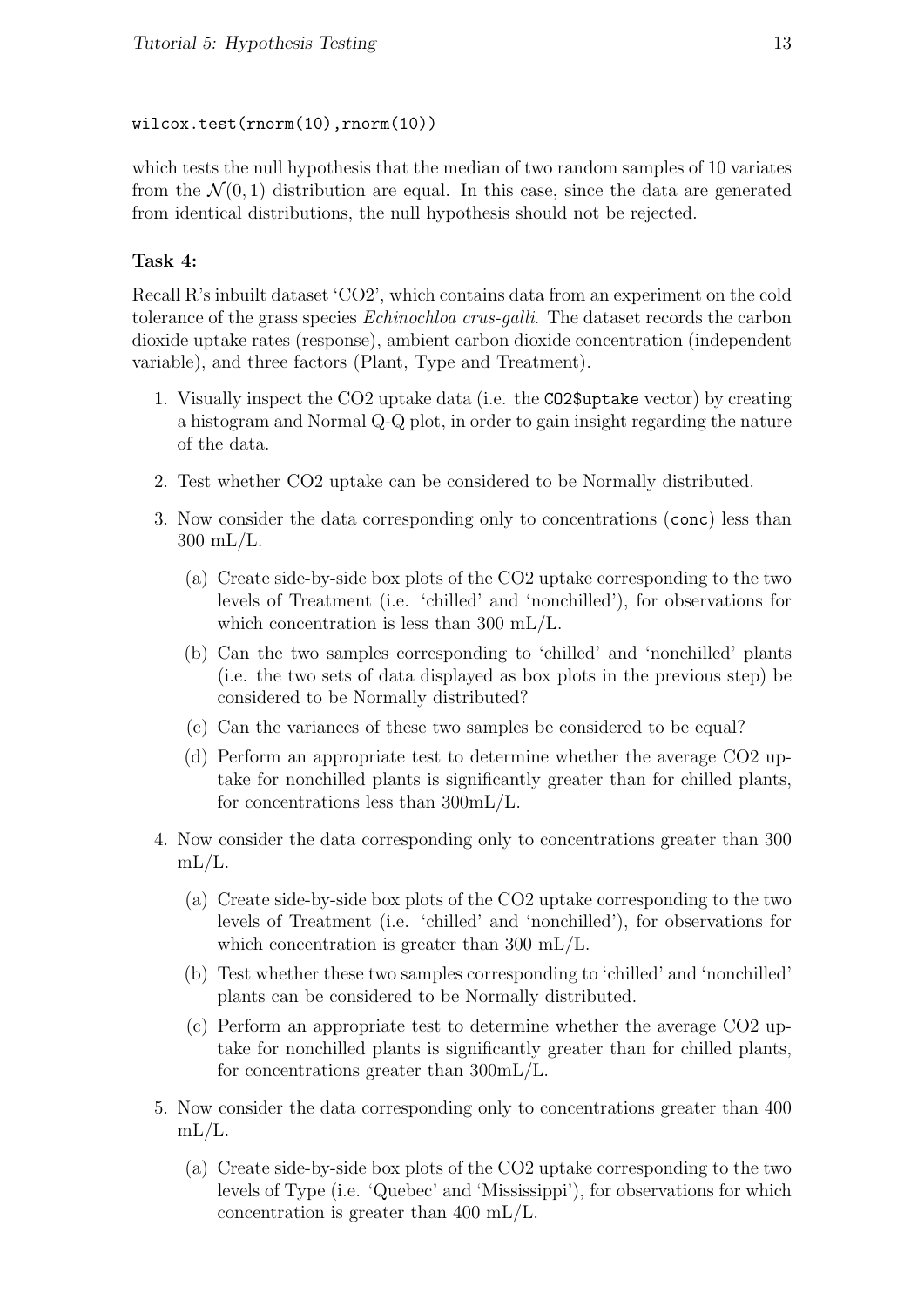- (b) Test whether these two samples corresponding to 'Quebec' and 'Mississippi' plants can be considered to be Normally distributed.
- (c) Perform an appropriate test to determine whether the average CO2 uptake is significantly different in the plants from Quebec and Mississippi, for concentrations greater than 400mL/L.
- 6. Reflect on your results from parts 3, 4 and 5 of this task  $-$  i.e. consider in which of the different groups the average CO2 uptake was found to be significantly different, and for which groups no differences were detected. Which results do you "believe"? Were all results conclusive? Use your observations from visual inspection of the box plots in order to support your conclusions.

# 5 Testing for differences between two dependent (paired) samples

#### Paired two-sample t-test

In cases where there is a known correspondence between the two compared samples, it is necessary to account for the fact that the observations between the samples are not independent when performing statistical tests. Such correspondences may exist because the observations correspond to the same individuals (i.e. repeated measurements) or simply because the samples have been matched in some way. In such circumstances, it is possible to test for differences between the samples accounting for such dependencies. In such cases, the quantities of interest are the differences between the paired observations.

The paired two-sample t-test, designed for use with two independent samples, tests the null hypothesis that the population means of the two groups are equal.

The test statistic is:

$$
t = \frac{\bar{x}_{\Delta} - \mu_0}{s_{\Delta}/\sqrt{n}} \qquad \qquad t \sim \mathcal{T}_{n-1}
$$

where  $\bar{x}_{\Delta}$  and  $s_{\Delta}$  are the mean and standard deviation of the differences between the two samples, respectively (compare with the one-sample t-test).

The paired two-sample *t*-test makes the assumptions:

- Within each sample, the observations are independent and identically distributed (i.i.d.);
- The distribution of the paired differences is approximately Normally distributed;

The paired two-sample t-test can be performed in R by supplying the paired=TRUE argument to the t.test function, e.g.:

```
x=rnorm(10)y=rnorm(10)
t.test(x,y,paired=TRUE)
```
noting that this command is equivalent to:

t.test(x-y)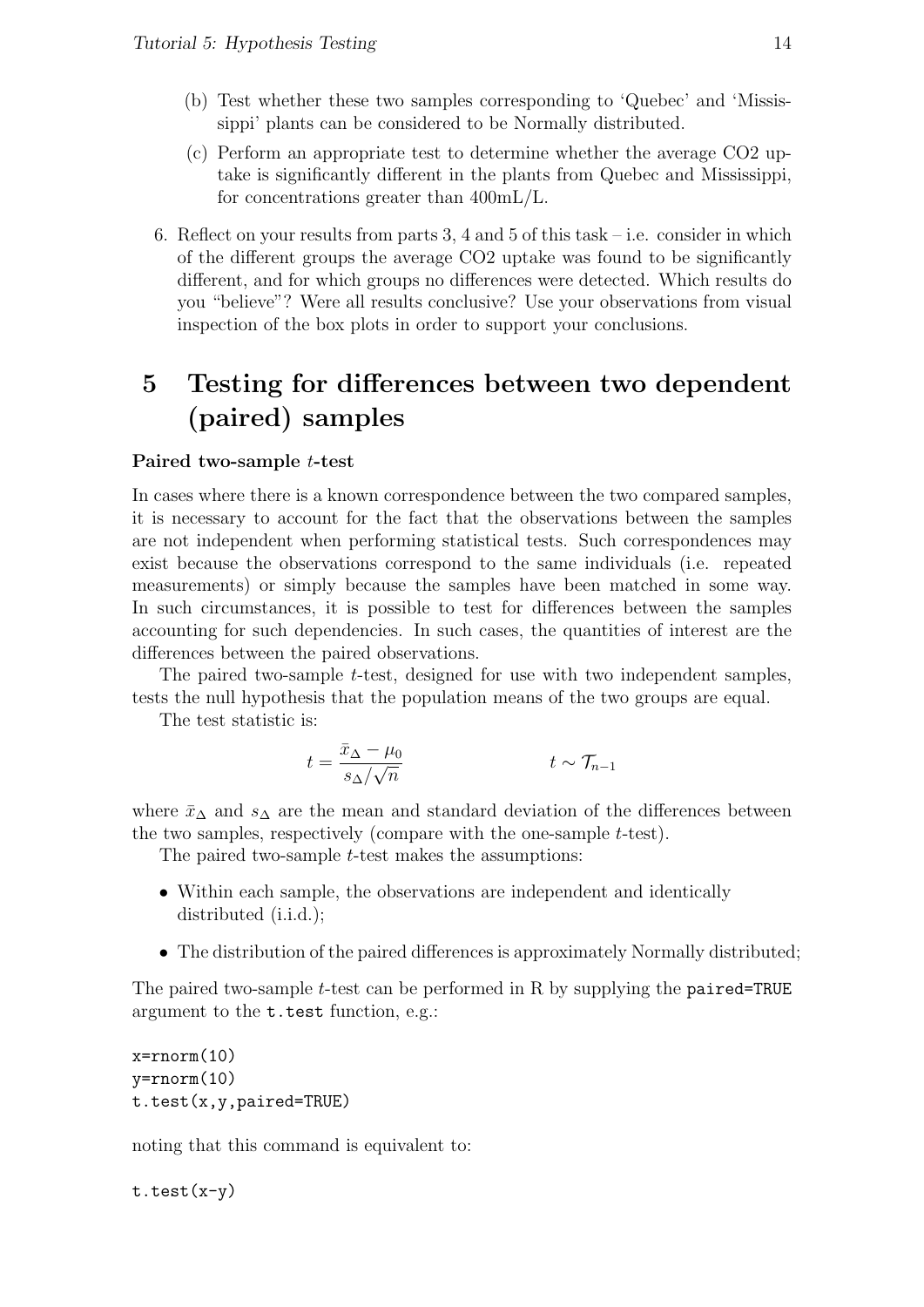since the paired two-sample t-test is effectively a one-sample t-test performed on the distribution of differences between paired observations.

### Two-sample sign test

A non-parametric alternative to the paired two-sample  $t$ -test is the two-sample sign test. Similarly to how the paired two-sample t-test is effectively a one-sample t-test performed on the distribution of differences between paired observations, the twosample sign test is effectively a one-sample sign test performed on the distribution of differences between paired observations.

Being a non-parametric test, the two-sample sign test makes very few assumptions about the nature of the data:

• Within each sample, the observations are independent and identically distributed (i.i.d.).

The two-sample sign test counts the number of differences between paired observations that are greater than zero, and calculates the probability that this value would result from a  $Bin(n, 0.5)$  distribution, where *n* is the number of differences not equal to zero.

For example, suppose we want to use the sign test to test the null hypothesis that the medians of two paired samples of 10 random variates from the  $\mathcal{N}(0,1)$ distribution are equal. This can be done in R using the commands:

```
x=rnorm(10)y=rrnorm(10)binom.test(sum(x>y),length(x))
```
Here, we use the binom.test function to test whether the median of x could be equal to the median of y. As expected, the test should result in the null hypothesis not being rejected, with a *p*-value much larger than the 0.05 threshold.

# Paired Wilcoxon signed-rank test

Another non-parametric alternative to the paired two-sample t-test is the paired Wilcoxon signed-rank test. Similarly to with the two-sample sign test, the paired Wilcoxon signed-rank test is effectively a one-sample Wilcoxon signed-rank test performed on the distribution of differences between paired observations. The test makes the assumptions:

- Within each sample, the observations are independent and identically distributed (i.i.d.);
- The distribution of the paired differences is symmetric.

The paired two-sample Wilcoxon signed-rank test may be performed in R using the command:

```
x=rnorm(10)y=rnorm(10)
wilcox.test(x,y,paired=TRUE)
```
which again tests the null hypothesis that the medians of two samples of 10 random